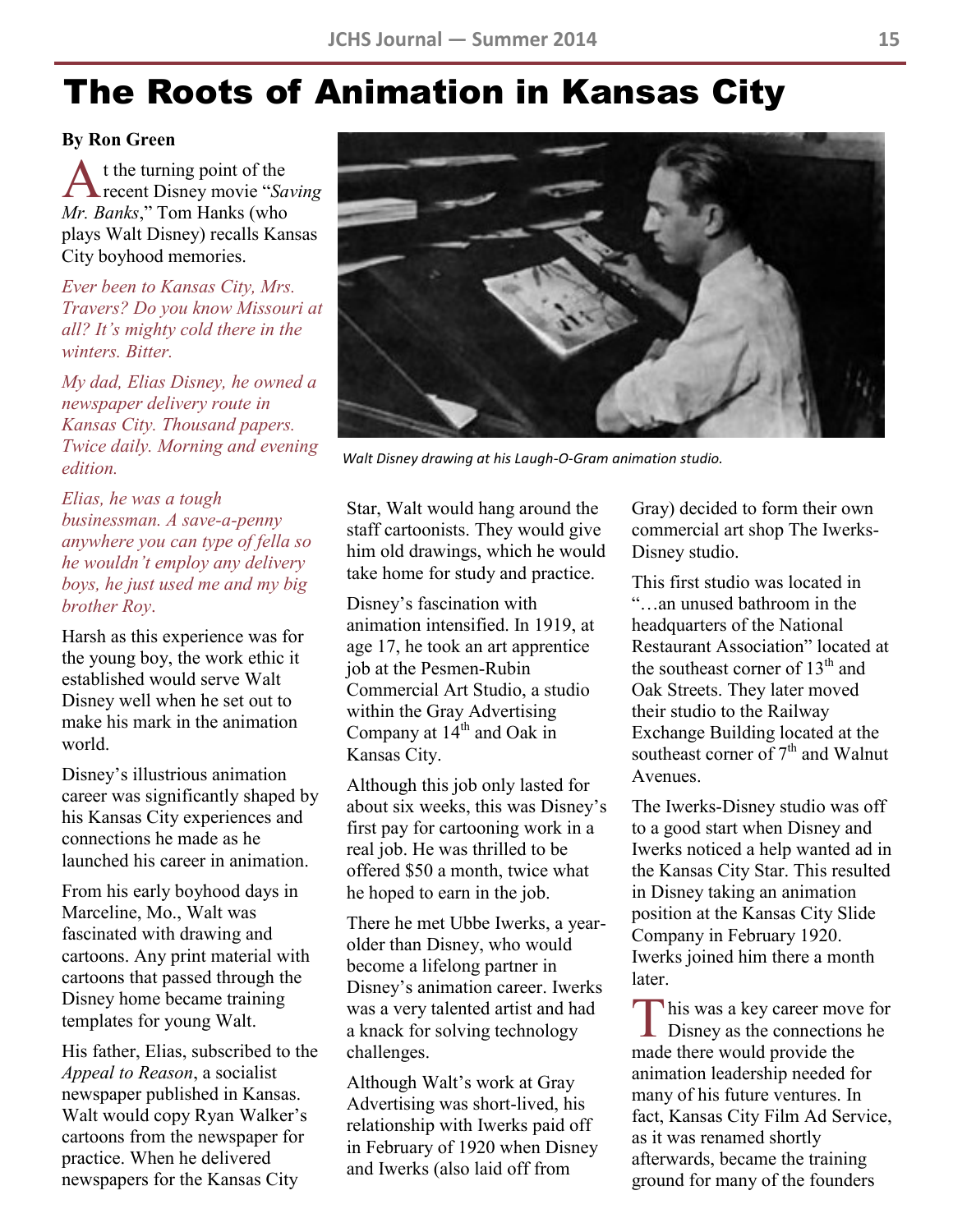of today's leading animation studios.

Here Disney met Fred Harman, Hugh Harman (his young brother), William McAtee (Red) Lyon, Friz Freleng, Carmen Griffin (Max) Maxwell, and George E. "Jimmy" Lowerre. All of these would be influential in Disney's later success.

Disney's time at Kansas City Film Ad was also important because it helped him shift his skills from commercial art and still cartoons to animation. Walt was hired by the Show Card and Title Men group where he learned rudimentary animation skills.

Disney was trained in stop-motion filming there by George E. "Jimmy" Lowerre, who later worked at the Walt Disney Studios for 28 years as a film editor. Disney worked with jointed paper figures that were photographed with successive changes in position to create animations.

D isney described this process in Timothy S. Susanin's book, *Walt Before Mickey: Disney's Early Years, 1919-1928*.

"Of course," said Walt, "they were very crude things then and I used …oh sort of little puppet things …. I used to make little cut-away things and joints were pinned and we'd put them under the camera and we'd maneuver them and we'd make him do things."

Walt and Iwerks set out to learn all they could about animation. Disney wanted to learn more about animating drawn illustrations to create a more natural looking movement.

They checked out E.G. Lutz's recently published book *Animated* 



*Walt Disney's young staff working away in the Laugh-O-Gram studio.*

*Cartoons: How They Are Made, Their Origin and Development* as well as Eadweard Muybridge's book *Animals in Motion* and pored over the pages to absorb as much learning as possible about achieving natural looking movement.

The Kansas City Public Library still has the Muybridge book in its special collection that was most likely checked out by Walt Disney. Iwerks applied his technical prowess to make immediate improvements to Kansas City Film Ad's photographic process.

Disney literally worked day and night to learn his new craft. He impressed Arthur Vern Cauger, the company's owner, with his clever innovations and convinced Cauger to let him borrow a company camera to experiment with illustrated animations in the garage at the Disney home at 3028 Bellefontaine Ave.

After work, Disney would spend hours late into the evening on

animation projects in the family garage. It was here that Walt developed some local notoriety by creating his Newman Laugh-O-Grams. These were filmed editorial cartoons that poked fun at police practices, bumpy roads and other local issues. The latter versions of these were Walt's first efforts in true animation, and they include some of the few examples of animation completed exclusively by Disney.

Disney's local success with the Newman Laugh-O-Grams encouraged him to establish his own studio. In the fall of 1921, he partnered with his Kansas City Film Ad co-worker Fred Harman to start the KayCee Studio.

B oth retained their jobs at Films oth retained their jobs at Film film and animation projects nights and weekends. As he had done in the family garage, Disney recruited teens to work with them at no pay in return for learning the cartooning trade. The KayCee Studio moved at least a few times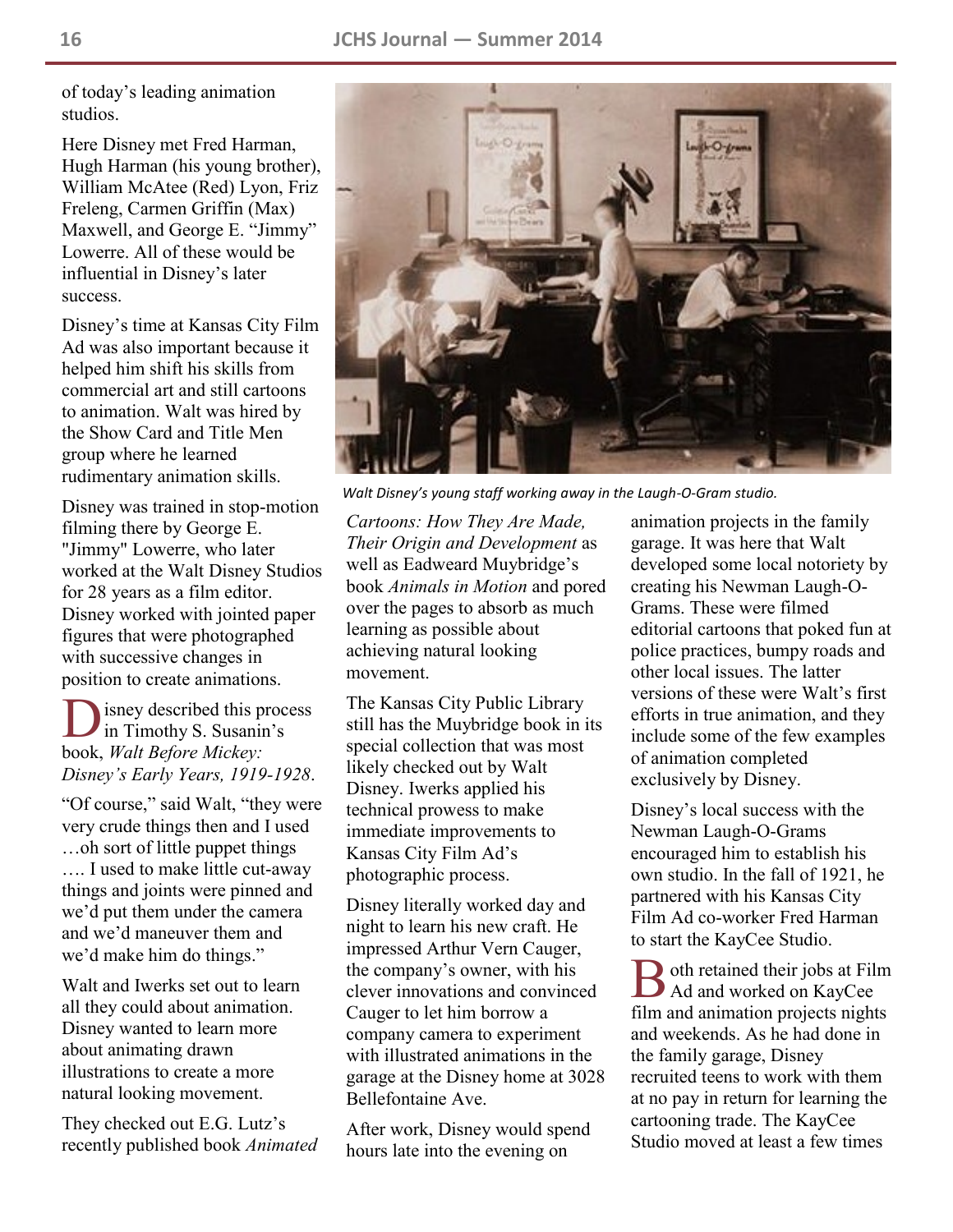in its year of existence, from a room above the Kansas City streetcar barn at  $30<sup>th</sup>$  & Holmes to a second-floor location above the Standard Phonograph Company at 3239 Troost Ave.

Walt's KayCee Studio experience was noteworthy in that he advanced his animation abilities in his work on the first of his Laugh-O-Grams: Little Red Riding Hood. Walt's Laugh-O-Grams were modern versions of fairy tales loaded with gags and fashioned along the lines of the popular Aesop's Fables animated by Paul Terry, a popular cartoonist in the 1920s.

The KayCee Studio is also where Disney hired Rudy Ising and apprenticed Hugh Harman, Fred Harman's younger brother. These two would later join forces to establish new animation studios that remain major production studios today.

A t the KayCee Studio, Walt<br>
continued to borrow A.V. t the KayCee Studio, Walt Cauger's camera, although by now, Cauger sensed Walt was becoming something of a competitor during his off-theclock times. Ising recalled that using Cauger's camera wasn't always on the "up and up."

Ising recalled: "Disney used to sneak the camera out at night and we'd shoot at night and then take it back the next morning. The camera was down in the basement; there was a camera room at Film Ad. He (Red Lyon) would hand it out to him (Walt), and he'd put it in the bushes somewhere and then they'd take it, and they'd get it back the next morning."

By early 1922, Disney's local success with the Newman Laugh-



*Job ad that ran in March 1922 in the Kansas City Star.*

O-Grams and the new Laugh-O-Gram fairy tales convinced him it was time to leave Kansas City Film Ad and work full time establishing a new studio. On May 18, 1922, Disney incorporated Laugh-O-Gram Films, Inc. He raised \$15,000 from local investors and purchased equipment and furnishings for their new studio on the second floor of the new McConahy Building at  $1127$  East  $31<sup>st</sup>$  Street.

Meanwhile, Disney worked on building up his own staff for his new Laugh-O-Gram Studio. With the prospect of getting distribution on his new Laugh-O-Gram series, he needed animators. This posed a significant challenge because at this time there was very little going on in animation outside of New York.

Disney quickly pulled in his KayCee Studio colleagues, Rudy Ising and Red Lyon. For additional staff, he ran a want ad for animators in the *Kansas City Star*  newspaper that read:

*CARTOONISTS—Animators wanted for moving picture cartooning; experienced or inexperienced. Apply in person. Laugh-o-Gram Films, Inc., 1127 E. 31st St.*

By today's standards it would seem preposterous to claim that no experience was necessary to fill such a specialized craft. Disney trusted his ability, however, to develop animators as he had

already developed himself, Iwerks, Harmon and Ising.

To fill those openings, he selected an odd lot of young men whose experience included a trolley motorman, a baker, and a draftsman. Three of the five animators he hired had drawn cartoons for their high school yearbooks.

These five new animators, most under 25 years old, were:

#### **Hugh Harmon – (19)**

Hugh was Fred Harman's younger brother. He developed an interest in animation due to his brother's work at the Kansas City Film Ad Service. He had done cartooning for his high school yearbook, and he worked after school and weekends with Disney, Ising and Lyon at the KayCee Studios.

## **Lorey L. Tague – (25)**

Tague had been a trolley motorman before being hired as an animator at Laugh-O-Gram.

#### **Carman "Max" Maxwell – (19)**

Maxwell had done cartooning for his high school yearbook and had completed some correspondence courses with the W.L. Evans School of Cartooning.

## **Alexander Wilson Kurfiss** – **(21)**

Kurfiss graduated from Northeast High School and attended the Kansas City Art Institute, He had worked as a draftsman. Previously he had worked as a meter reader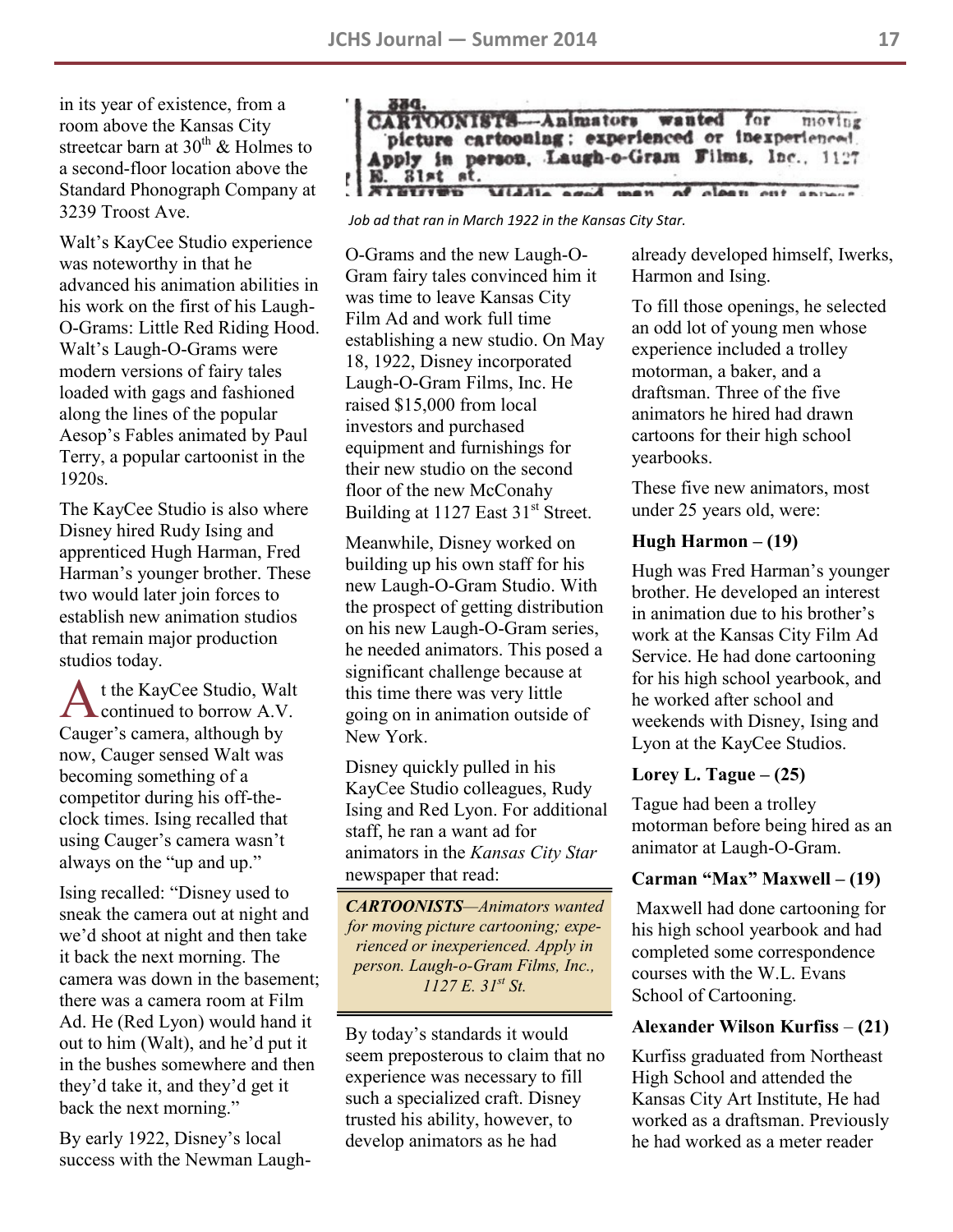for Kansas City Power & Light.

## **Otto Louis Walliman – (46)**

Walliman was a Swiss citizen and a baker who specialized in drawing backgrounds at Laugh-O-Gram.

In addition to these animators, Disney also hired:

# **Walt Pfeiffer – (19)**

Pfeiffer was Disney's long-time boyhood friend. He had done cartooning for Westport High School's yearbook. He read print materials looking for joke ideas.

# **Adolph "Jack" Kloepper – (25)**

*Mr. Mace is arranging for the distribution of a series of twelve Laugh-O-Grams to be released every other week. Laugh-O-Grams are single reel subjects, consisting of stories of modernized fairy tales in Animated Cartoons by Walt Disney. Some of the first releases are "Little Red Riding Hood," "Jack and the Beanstalk," "Four Musicians," "Goldie Locks," "Cinderella," "Jack, the Giant Killer," etc.*

Kloepper served as Laugh-O-Gram's business manager.

Disney's plan was to develop a series of Laugh-O-Gram cartoons and win a contract with a New York film distributor.

He took on Leslie Mace as a salesman responsible for winning that distribution contract—a development he announced in a trade publication the summer of 1922.

Mace struggled to win a deal in New York and spent a lot of money in the process. Disney ordered him to return to Kansas



*This Laugh-O-Gram cartoon was drawn by Alexander Kurfiss and used to promote the new cartoon series and often used as the opening.*

City, but Mace instead struck a deal with Pictorial Clubs, Inc. of Tennessee.

The new distribution deal doomed Laugh-O-Gram Film Studio from the very start. The deal would pay, upon completion, \$11,000 for six Laugh-O-Gram fairy tales.

Pictorial paid \$100 at the signing of the contract, which guaranteed their rights to the six cartoons. They were not required to pay the remaining balance until Jan. 1, 1924 — roughly 15 months later. This created significant cash flow problems.

Though Pictorial was not a mainstream cartoon distributor, the distribution deal created renewed energy and enthusiasm for the new animation studio. By November 1922, Walt added to his staff hiring Iwerks to do lettering titles, Aletha Reynolds to do artwork and Nadine Simpson to serve as a stenographer-keeper.

The studio made great progress on the six new Laugh-O-Grams. During a six-month period in 1922, they completed *The Four Musicians of Bremen, Jack and the Beanstalk, Jack the Giant Killer, Goldie Locks and the Three Bears, Puss in Boots* and *Cinderella,* in just six months.

However, by the end of 1922 the studio was struggling to meet expenses. Disney began taking on additional film projects such as the educational film, *Tommy Tucker's Tooth*, local newsreel projects and photographing the babies and youngsters of prominent Kansas City citizens. To help keep the studio afloat, in November 1922, Disney secured a \$2,500 loan from Dr. J.V. Cowles, a local physician and the treasurer of Laugh-O-Gram Studios.

In his effort to find something<br>new to bring in much needed **L** new to bring in much needed revenue, Disney came up with a unique idea. He created *Alice's Wonderland*, a film in which the